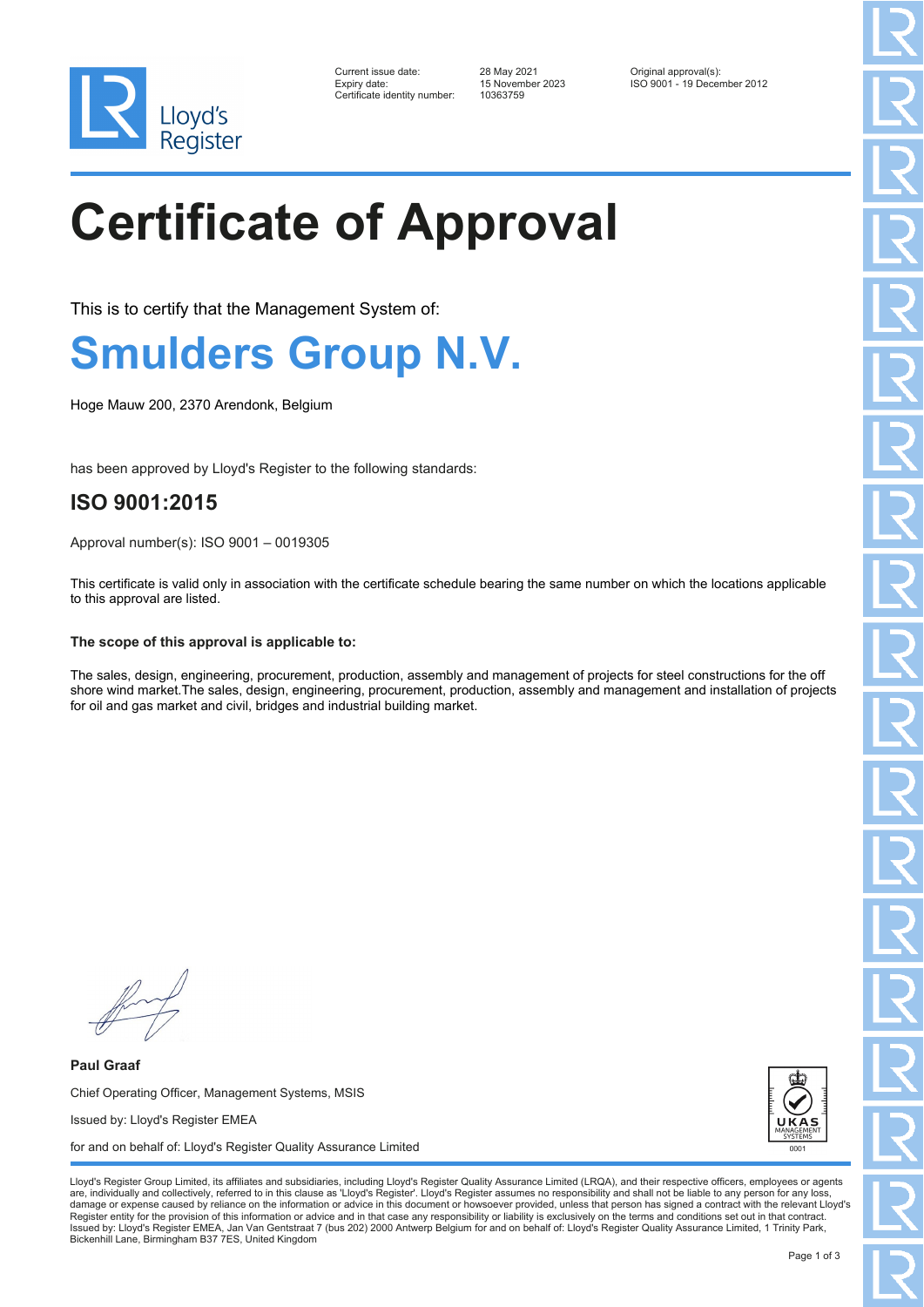

## **Certificate Schedule**

**Location Activities Smulders Group N.V.** Hoge Mauw 200, 2370 Arendonk, Belgium **ISO 9001:2015** The sales, design, engineering, procurement, production, assembly and management of projects for steel constructions for the off shore wind market.The sales, design, engineering, procurement, production, assembly and management and installation of projects for oil and gas market and civil, bridges and industrial building market. **Iemants N.V.** Hoge Mauw 200, 2370 Arendonk, Belgium **ISO 9001:2015** The sales, design, engineering, procurement, production, assembly and management of projects for steel constructions for the off shore wind market.The sales, design, engineering, procurement, production, assembly and management and installation of projects for oil and gas market and civil, bridges and industrial building market. **Willems Staalconstructies N.V.** Holven 122, 2490 Balen, Belgium **ISO 9001:2015** Engineering and production of projects for steel constructions for the off shore wind market, oil and gas market and civil, bridges and industrial building market. **Smulders Projects Belgium N.V.** Leo Bosschartlaan 20, 2660 Hoboken, Belgium **ISO 9001:2015** Production and assembly of projects for steel constructions for the off shore wind market, oil and gas market and civil, bridges and industrial building market. **Iemants N.V. (YARD Tessenderlo)** Albertkade 2/A, 3980 Tessenderlo, Belgium **ISO 9001:2015** Assembly of projects for steel constructions for the off shore wind market, oil and gas market and civil, bridges and industrial building market. **Iemants N.V. (YARD Vlissingen)** Denemarkenweg 35, 4389 Ritthem, The Netherlands **ISO 9001:2015** Assembly of projects for steel constructions for the off



shore wind market, oil and gas market and civil, bridges

and industrial building market.

Lloyd's Register Group Limited, its affiliates and subsidiaries, including Lloyd's Register Quality Assurance Limited (LRQA), and their respective officers, employees or agents are, individually and collectively, referred to in this clause as 'Lloyd's Register'. Lloyd's Register assumes no responsibility and shall not be liable to any person for any lo damage or expense caused by reliance on the information or advice in this document or howsoever provided, unless that person has signed a contract with the relevant Lloyd's<br>Register entity for the provision of this informa Issued by: Lloyd's Register EMEA, Jan Van Gentstraat 7 (bus 202) 2000 Antwerp Belgium for and on behalf of: Lloyd's Register Quality Assurance Limited, 1 Trinity Park, Bickenhill Lane, Birmingham B37 7ES, United Kingdom